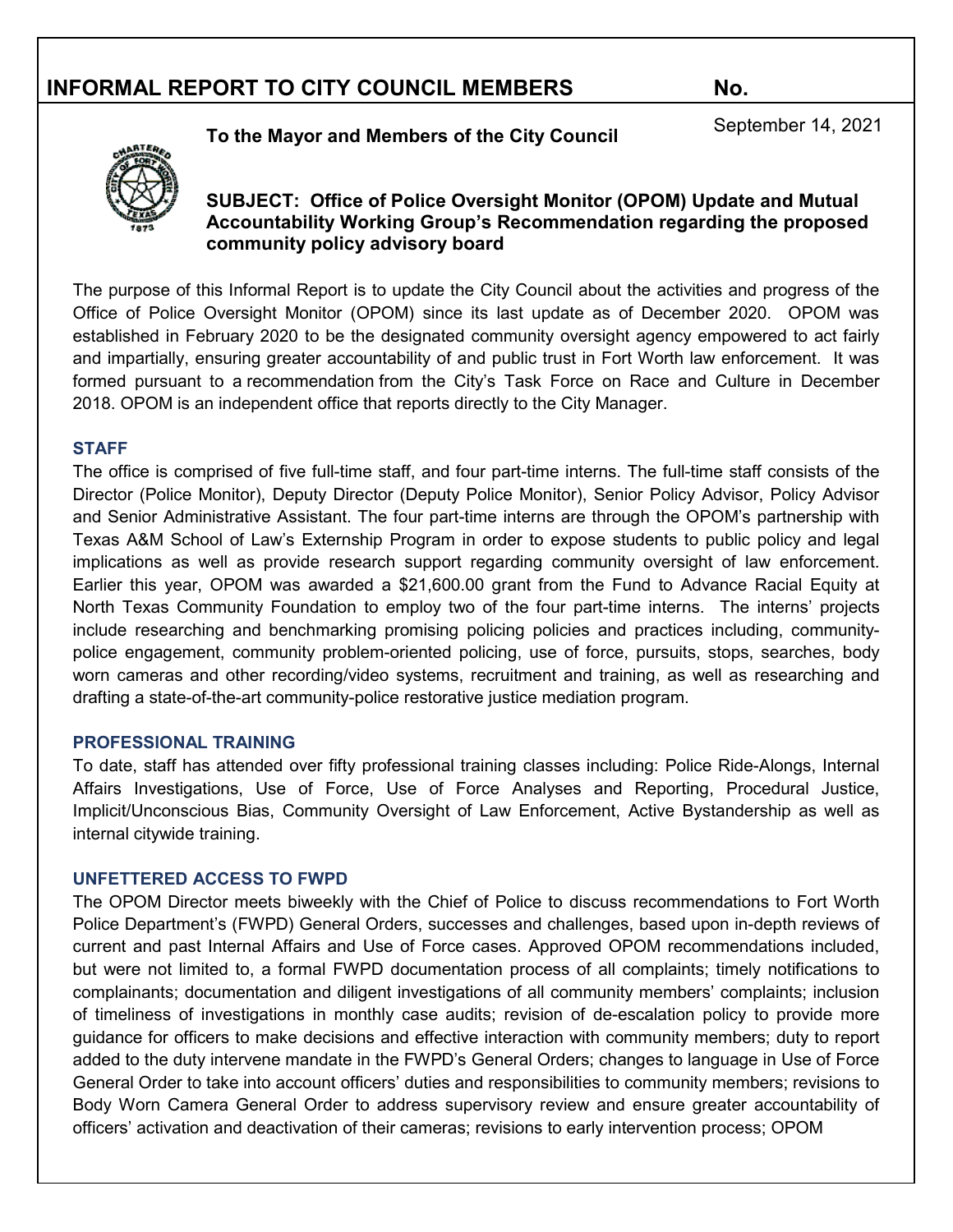# **To the Mayor and Members of the City Council** September 14, 2021



#### **SUBJECT: Office of Police Oversight Monitor (OPOM) Update and Mutual Accountability Working Group's Recommendation regarding the proposed community policy advisory board**

monitoring of Use of Force Review Board; OPOM monitoring Oral Boards for new, potential recruits; Internal Affairs interviews of involved officers of critical police incidents. OPOM recommendations under consideration include:

- Foot Pursuit Policy, draft provided by OPOM
- Training of in-service personnel regarding the duty to intervene and report
- Specific OPOM use of force reviews be reviewed by Internal Affairs
- Changes to recruitment and oral board process for new, potential recruits
- Active Bystandership Training for FWPD officers
- Changes to the composition of the Use of Force Review Board

Additionally, OPOM continues to recommend changes to FWPD policies and procedures as it continues its review and monitoring of FWPD operations.

OPOM attends periodic meetings involving FWPD Executive Team, Internal Affairs, Patrol Action, and monitors FWPD's Use of Force Review Board, Critical Police Incident Review Board and the Recruitment Oral Boards.

#### **CITIZEN COMPLAINTS**

To promote police accountability and transparency, OPOM accepts and reviews community members' complaints and identifies potential allegations. OPOM then forwards the complaint to the FWPD Internal Affairs Unit for investigation. OPOM confers with FWPD to monitor their investigation, conducts an independent investigation and provides recommendations, as appropriate. Since the office was formed, at least 50 complaints have been submitted directly to OPOM. Additionally, OPOM received and addressed approximately 100 inquiries regarding FWPD. In mid-August 2021, electronic notification of community member complaints from Internal Affairs to OPOM commenced.

#### **USE OF FORCE CASE ANALYSIS**

Since January 2021, more than 800 use of force reports have been reviewed by OPOM to ensure practices are reflective of departmental policies, identify patterns and trends, and to recommend changes to the FWPD General Orders.

#### **COMMUNITY ENGAGEMENT**

OPOM continues to provide opportunities to receive feedback from neighbors, community leaders, criminal justice professionals and advocates about how to build stronger community-police relationships continued. To date, OPOM has conducted over 250 virtual and in-person meetings, Lunch & Learns, Collaborative Conversations, and Summer Open Houses. Staff also conducted more than 90 community presentations. The next series of virtual Community-Police Collaboration sessions are planned for fall 2021.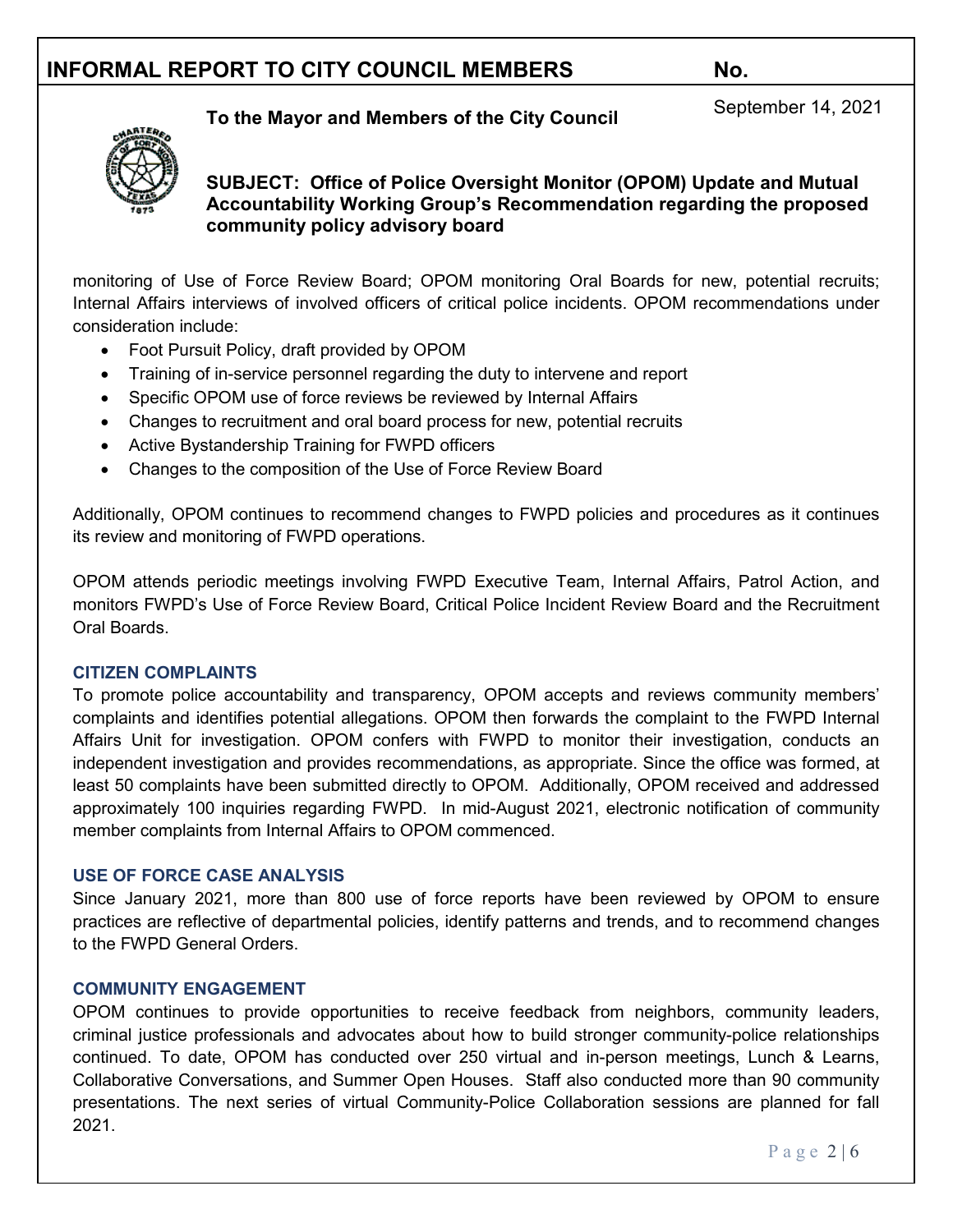# **To the Mayor and Members of the City Council** September 14, 2021



**SUBJECT: Office of Police Oversight Monitor (OPOM) Update and Mutual Accountability Working Group's Recommendation regarding the proposed community policy advisory board**

OPOM is currently working on its community engagement plan for 2022.

Neighbors or organizations interested in having a member of the OPOM speak at a community event are encouraged to email the office at [policeoversight@fortworthtexas.gov.](mailto:policeoversight@fortworthtexas.gov)

#### **INFORMATIONAL MATERIALS**

OPOM has created various materials to inform the community about the Office as well as update the community regarding its progress. The materials include:

- Complaint Form
- Complaint/Commendation Contact Card
- Brochure
- Informational Sheet that includes a flowchart of the complaint monitoring process
- Newsletter

All materials are available in English and Spanish.

#### **MUTUAL ACCOUNTABILITY WORKING GROUP**

On December 31, 2020, a Mutual Accountability Working Group was formed by OPOM to work with FWPD and other City leaders to create a recommendation as a first step to build community oversight of Fort Worth law enforcement. Members included:

- Estrus Tucker, Facilitator
- Pastor Dr. Cedric N. Belcher Sr., Grace Temple Seventh Day Adventist Church
- Cristal Hernandez, Hispanic Women's Network of Texas
- Felix Alvarado & Alberto Govea, League of United Latin American Citizens, Fort Worth Council
- Estella Williams, National Association for the Advancement of Colored People, Fort Worth/Tarrant County Branch
- Felipe Gutierrez, One Safe Place
- Pamela Young, Tarrant County Coalition for Community Oversight
- Fort Worth City Attorney's Office, Police Department, and Office of Police Oversight Monitor

The working group collaborated for eight months to reach consensus on recommendations to enhance police oversight with the creation of a board of appointed community members. Their recommendations include:

#### **Purpose of the Proposed Board**

To collaborate with OPOM and FWPD to develop a more transparent police department through review of and recommendations to FWPD policies and procedures.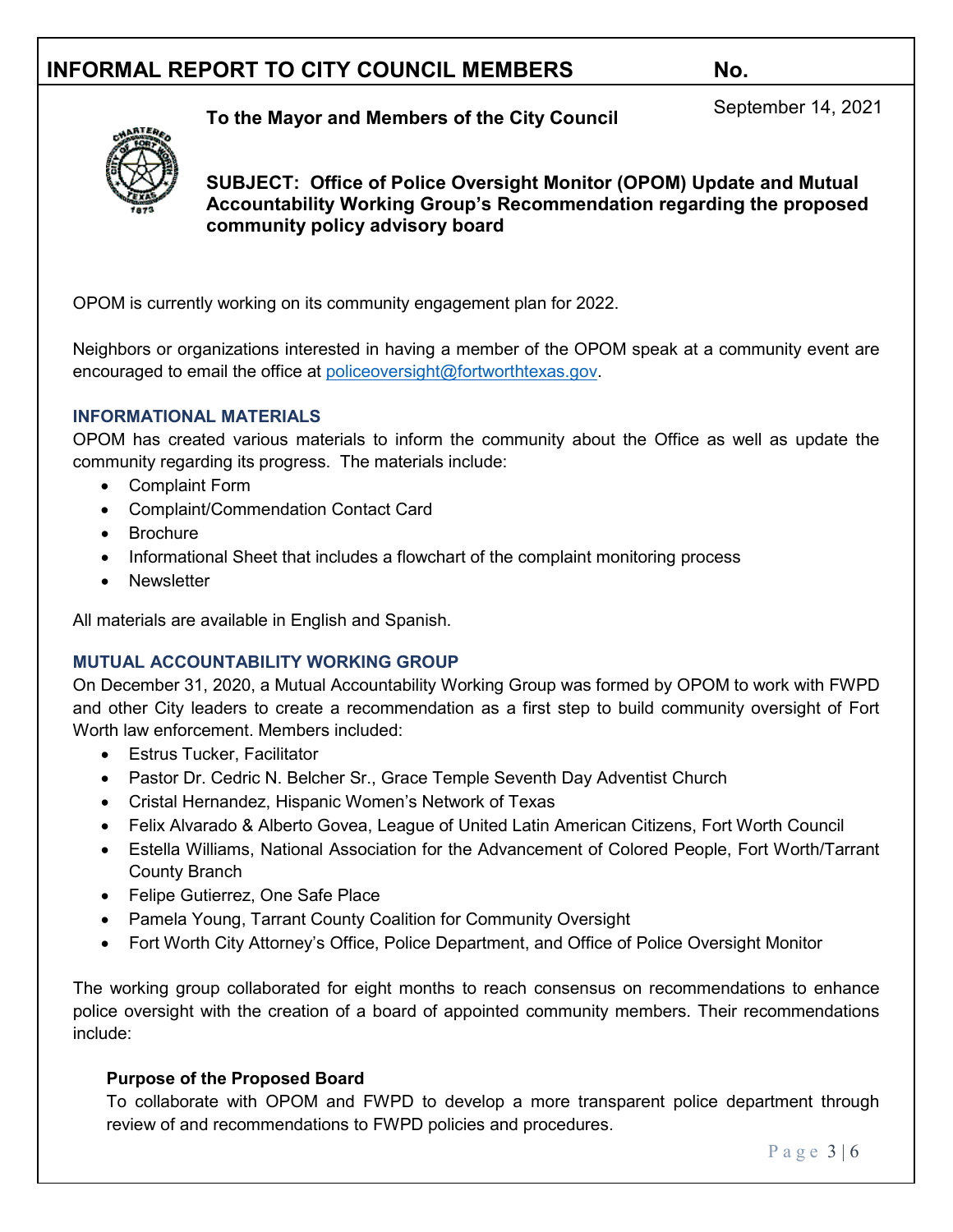# **To the Mayor and Members of the City Council** September 14, 2021



**SUBJECT: Office of Police Oversight Monitor (OPOM) Update and Mutual Accountability Working Group's Recommendation regarding the proposed community policy advisory board**

**Board Type** Volunteer, Advisory

#### **Name**

Community Police Oversight & Accountability Board

#### **Mission**

To provide community participation in reviewing Fort Worth law enforcement activities, recommend viable solutions to improve law enforcement conduct and create a system of internal and external checks and balances aimed at ensuring that Fort Worth law enforcement carry out their duties properly, fairly and equitably, and are held responsible if they fail to do so.

#### **Vision**

To promote transparency and accountability from the FWPD, and fair and equitable policing in every neighborhood through effective oversight.

#### **Appointments, Removal Authority & Terms**

City Council would appoint and confirm a maximum of up to 15 board members. City Council could remove any member per the majority recommendation of the board, based upon criteria established by the City Council. Removal criteria should be included in the board's bylaws or SOPs.

Each City Council member would appoint 1 member of the board (total of 8). OPOM would appoint a maximum of 3-5 members. 2 of these positions will be transferred to the new Council districts after elections are held in 2022. Moving forward, OPOM would appoint no more than 3 members.

Board members would serve 2 years, with a maximum of 2 terms. Appointments would be staggered, consisting of a 1-year term for first appointments and a 2-year term for second appointments. Volunteers should be requested to serve as initial 1-year appointments.

#### **Board Appointee Criteria**

- Must be a City of Fort Worth resident, and at least 18 years of age.
- Must be able to pass a criminal background check.
- Must have expertise or experience with a diverse community perspective such as advocates in the areas of civil rights, mental health, disability, immigration, homelessness, LGBTQ, legal education and marginalized communities (incarcerated, diverse racial/ethnic communities).
- Must sign and adhere to a Standard of Professional Conduct Agreement.
- Must be available to attend and perform board duties.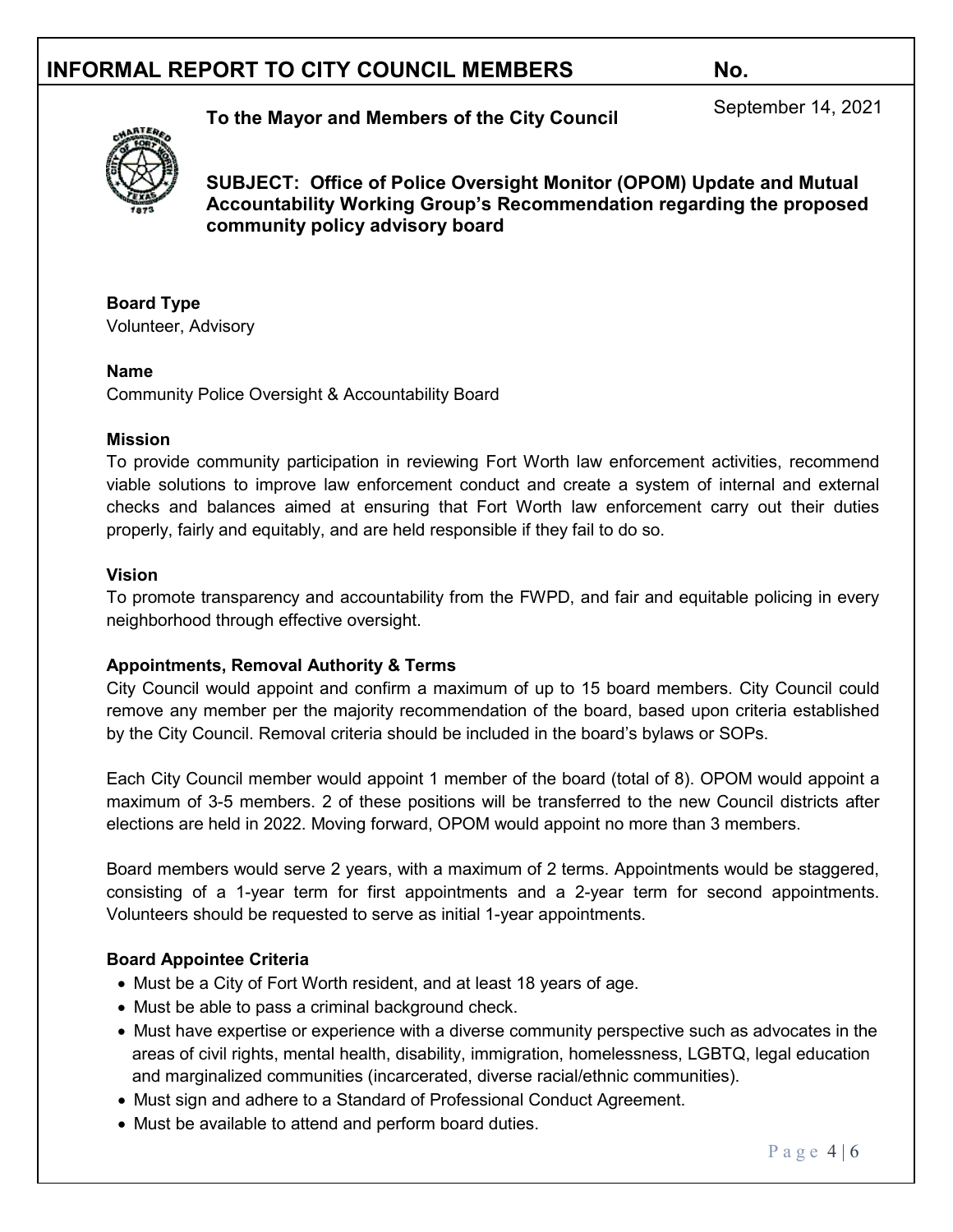**SUBJECT: Office of Police Oversight Monitor (OPOM) Update and Mutual** 

**Accountability Working Group's Recommendation regarding the proposed community policy advisory board**

**To the Mayor and Members of the City Council** September 14, 2021

• FWPD personnel should not serve on the board, but could serve as subject matter experts.

#### **Board Training Requirements**

Training should be conducted on a biennial basis and include topics such as:

- Review of FWPD Authority, Structure, Policy Creation and Management (General Orders and SOPs), Use of Force overview, Department Orders and Directive System, BWC overview, Investigatory Stops overview, Searches/Consent Searches overview, etc.
- Law Training FWPD Mission Statement, Open Meetings Act, Public Information Act, Chapter XI of the City Charter and Chapter 27 of the City Code (FWPD Enabling Laws), Meet and Confer Agreement, etc.
- Other Training Procedural Justice, Overview of OPOM (history of police oversight), Community and Cultural Awareness (communities most impacted by policing in CFW), Bias Free Policing, Overview of City-authorized reports, i.e., Expert Review Panel
- Potential Training Exercises FWPD Ride-Ins, Simulation, Mock Villages, etc.

The ultimate goal for the group was to compile information discussed through consensus building, provide considerations for proposed ordinance and, upon Mayor and Council support, request Law draft a proposed ordinance to share with the Mutual Accountability Working Group for further input.

OPOM Director Kim Neal will present additional information about the Working Group and the proposed community policy advisory board to Mayor and City Council during the September 21, 2021 Work Session.

### **PLANNING AHEAD**

#### **Know Your Rights Education Campaign**

In 2022, OPOM will partner community stakeholders, FWPD, local school districts and area agencies to provide education to community members about how to respond when interacting with a police officer. Curricula will include live scenarios to allow an opportunity to view the other's perspective in a safe, controlled environment. Tailored sessions will also be offered to youth.

#### **Restorative Justice Mediation**

OPOM has been working on creating a restorative justice mediation program. It has also established a partnership with the Dispute Resolution Program of Tarrant County to create and provide mediation training to community members interested in assisting with a proposed community-police mediation program. More information will be provided via further updates.

#### **28th Annual NACOLE Conference**

OPOM collaborated with Visit Fort Worth to propose Fort Worth as the location for the National Association for Civilian Oversight of Law Enforcement's (NACOLE) 2022 Annual Conference. NACOLE is a non-profit organization that brings together individuals and agencies working to establish or improve